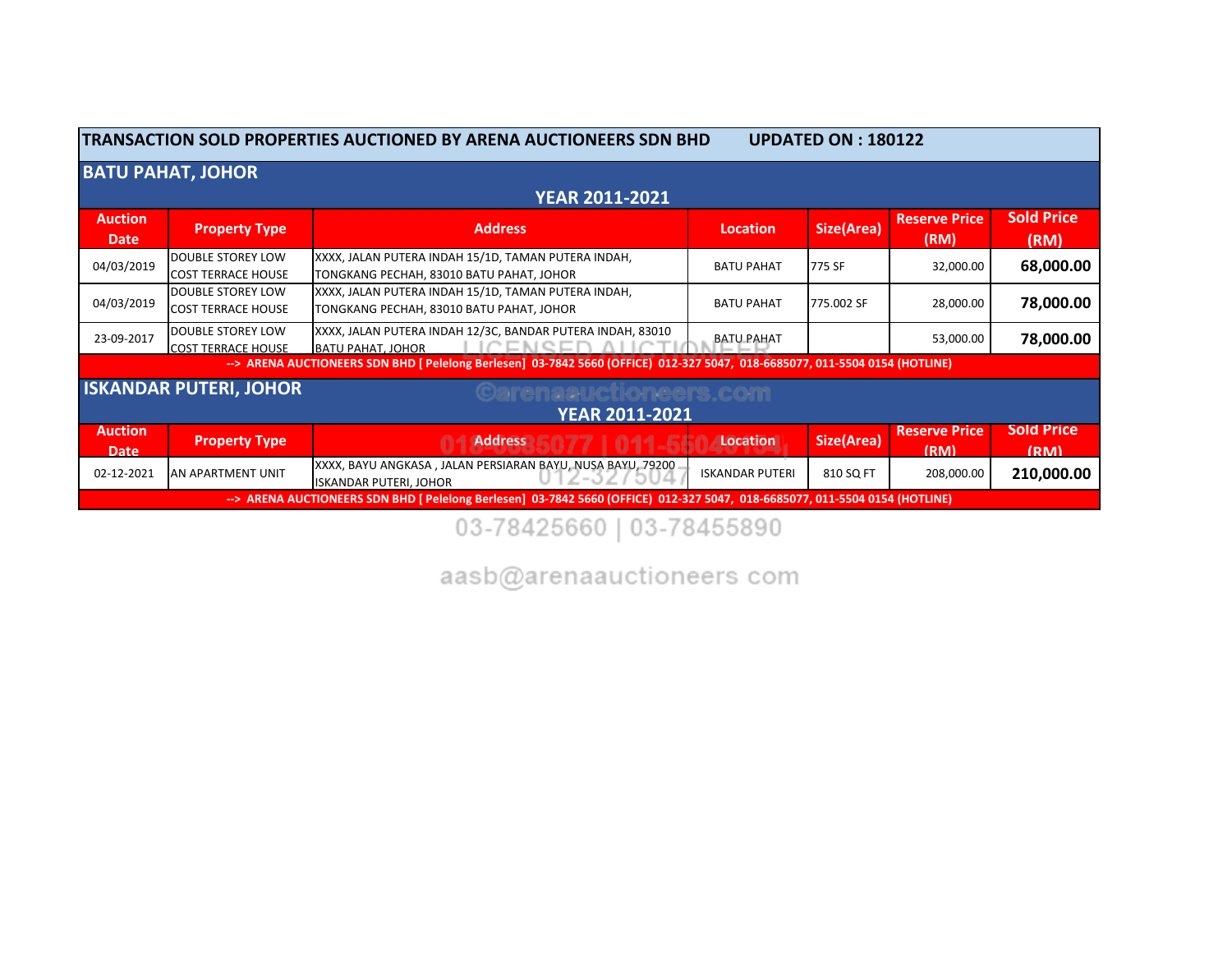| <b>JOHOR BAHRU, JOHOR</b>     |                                            |                                                                                                                             |                    |                   |                              |                           |  |
|-------------------------------|--------------------------------------------|-----------------------------------------------------------------------------------------------------------------------------|--------------------|-------------------|------------------------------|---------------------------|--|
| <b>YEAR 2011-2021</b>         |                                            |                                                                                                                             |                    |                   |                              |                           |  |
| <b>Auction</b><br><b>Date</b> | <b>Property Type</b>                       | <b>Address</b>                                                                                                              | <b>Location</b>    | <b>Size(Area)</b> | <b>Reserve Price</b><br>(RM) | <b>Sold Price</b><br>(RM) |  |
| 31-05-2021                    | <b>SERVICED APARTMENT</b><br><b>UNIT</b>   | XXXX, SERI MELDRUM, JALAN TENTERAM, 80300 JOHOR BAHRU,<br>JOHOR DARUL TAKZIM                                                | <b>JOHOR BAHRU</b> |                   | 488,430.00                   | 568,000.00                |  |
| 31-05-2021                    | SERVICED APARTMENT<br><b>UNIT</b>          | XXXX, RESIDENSI BORA, JALAN DANGA 1/1, DANGA BAY, 80200<br>JOHOR BAHRU, JOHOR DARUL TAKZIM                                  | <b>JOHOR BAHRU</b> |                   | 387,099.00                   | 400,000.00                |  |
| 29-01-2021                    | <b>SERVICED APARTMENT</b><br><b>UNIT</b>   | XXXX, RESIDENSI PUNCAK, JALAN DATO ABDULLAH TAHIR, 80300<br>JOHOR BAHRU, JOHOR DARUL TAKZIM                                 | <b>JOHOR BAHRU</b> |                   | 460,000.00                   | 460,000.00                |  |
| 03-11-2020                    | <b>SERVICED APARTMENT</b><br>UNIT          | XXXX, BLOCK A, PANGSAPURI KEMPAS INDAH (D'SECRET GARDEN),<br>TMN KEMPAS INDAH, 81300 JOHOR BAHRU, JOHOR                     | <b>JOHOR BAHRU</b> |                   | 258,900.00                   | 270,000.00                |  |
| 26-09-2020                    | SERVICED APARTMENT<br><b>UNIT</b>          | XXXX, MENARA B, RESIDENSI SOUTHKEY MOZEK, KOTA SOUTHKEY,<br>80150 JOHOR BAHRU, JOHOR                                        | <b>JOHOR BAHRU</b> | 1,074 SF          | 401,760.00                   | 445,000.00                |  |
| 18-06-2020                    | <b>SERVICED APARTMENT</b><br>UNIT          | XXXX, BLOCK A, PANGSAPURI MIDAS, JALAN PERSISIRAN PERLING,<br>81200 JOHOR BAHRU, JOHOR DARUL TAKZIM ALL CTIO                | <b>JOHOR BAHRU</b> | 926 SF            | 270,000.00                   | 262,500.00                |  |
| 27-02-2020                    | SERVICED APARTMENT<br><b>UNIT</b>          | XXXX, BLOCK A, PANGSAPURI MIDAS, JALAN PERSISIRAN PERLING,<br>81200 JOHOR BAHRU, JOHOR.                                     | <b>JOHOR BAHRU</b> | 926 SF            | 275,600.00                   | 275,600.00                |  |
| 27-02-2020                    | <b>SERVICED APARTMENT</b><br><b>UNIT</b>   | XXXX, BLOCK B, RESIDENSI ARC, JALAN SAGU 36, TAMAN DAYA,<br>-5<br>81100 JOHOR BAHRU, JOHOR DARUL TAKZIM.                    | <b>JOHOR BAHRU</b> | 650 SF            | 252,000.00                   | 252,000.00                |  |
| 23-01-2020                    | SERVICED APARTMENT<br><b>UNIT</b>          | XXXX, PANGSAPURI TASEK IMPIAN, TAMAN SURIA MUAFAKAT, 14<br>81200 JOHOR BAHRU, JOHOR                                         | <b>JOHOR BAHRU</b> | 1,001 SF          | 252,435.00                   | 258,000.00                |  |
| 31-10-2019                    | A MEDIUM LOW COST<br><b>APARTMENT UNIT</b> | XXXX, BLOCK B, PANGSAPURI KASTURI, JALAN DATO ONN 3, BANDAR<br>DATO ONN, 81100 JOHOR BAHRU, JOHOR ALL                       | <b>JOHOR BAHRU</b> | 861 SF            | 150,000.00                   | 220,000.00                |  |
| 23-08-2019                    | <b>SERVICED APARTMENT</b><br><b>UNIT</b>   | XXXX, MENARA B, PANGSAPURI PALMA, JALAN PALMA PERAK 1,<br>DESA PALMA, 81100 JOHOR BAHRU, JOHOR DARUL TAKZIM                 | <b>JOHOR BAHRU</b> | 786 SF            | 249,318.00                   | 249,318.00                |  |
| 25-10-2018                    | <b>SERVICED APARTMENT</b><br>UNIT          | XXXX, BLOCK B, JALAN TAMPOI, PANGSAPURI DWI ALIF, 81200 JOHOR<br>BAHRU, JOHOR DARUL TAKZIM                                  | <b>JOHOR BAHRU</b> |                   | 308,236.00                   | 333,000.00                |  |
| 25-10-2018                    | <b>SERVICED APARTMENT</b><br>UNIT          | XXXX, BLOCK B, PANGSAPURI ALIF UTAMA, JALAN TAHANA, 81200<br>JOHOR BAHRU, JOHOR DARUL TAKZIM                                | <b>JOHOR BAHRU</b> |                   | 289,340.00                   | 289,340.00                |  |
| 25-10-2018                    | <b>SERVICED APARTMENT</b><br><b>UNIT</b>   | XXXX, BLOCK B, PANGSAPURI RIA, JALAN UTAMA 1, TAMAN D'<br>UTAMA, 81200 JOHOR BAHRU, JOHOR DARUL TAKZIM                      | <b>JOHOR BAHRU</b> |                   | 155,299.00                   | 158,000.00                |  |
| 14-03-2018                    | <b>SERVICED APARTMENT</b><br><b>UNIT</b>   | XXXX, BLOCK B, KIP VILLA INDAH, JALAN TITIWANGSA 1, TAMAN<br>TAMPOI INDAH, 81200 JOHOR BAHRU, JOHOR                         | <b>JOHOR BAHRU</b> | 872 SF            | 203,391.00                   | 203,391.00                |  |
| 23-02-2018                    | SERVICED APARTMENT<br><b>UNIT</b>          | XXXX, THE RAFFLES SUITES, PERSIARAN SUTERA DANGA, BANDAR<br>UDA UTAMA, 81200 JOHOR BHARU, JOHOR                             | <b>JOHOR BAHRU</b> |                   | 333,000.00                   | 333,000.00                |  |
| 23-02-2018                    | SERVICED APARTMENT<br><b>UNIT</b>          | XXXX, THE RAFFLES SUITES, PERSIARAN SUTERA DANGA, BANDAR<br>UDA UTAMA, 81200 JOHOR BHARU, JOHOR                             | <b>JOHOR BAHRU</b> |                   | 308,000.00                   | 308,000.00                |  |
|                               |                                            | --> ARENA AUCTIONEERS SDN BHD [ Pelelong Berlesen] 03-7842 5660 (OFFICE) 012-327 5047, 018-6685077, 011-5504 0154 (HOTLINE) |                    |                   |                              |                           |  |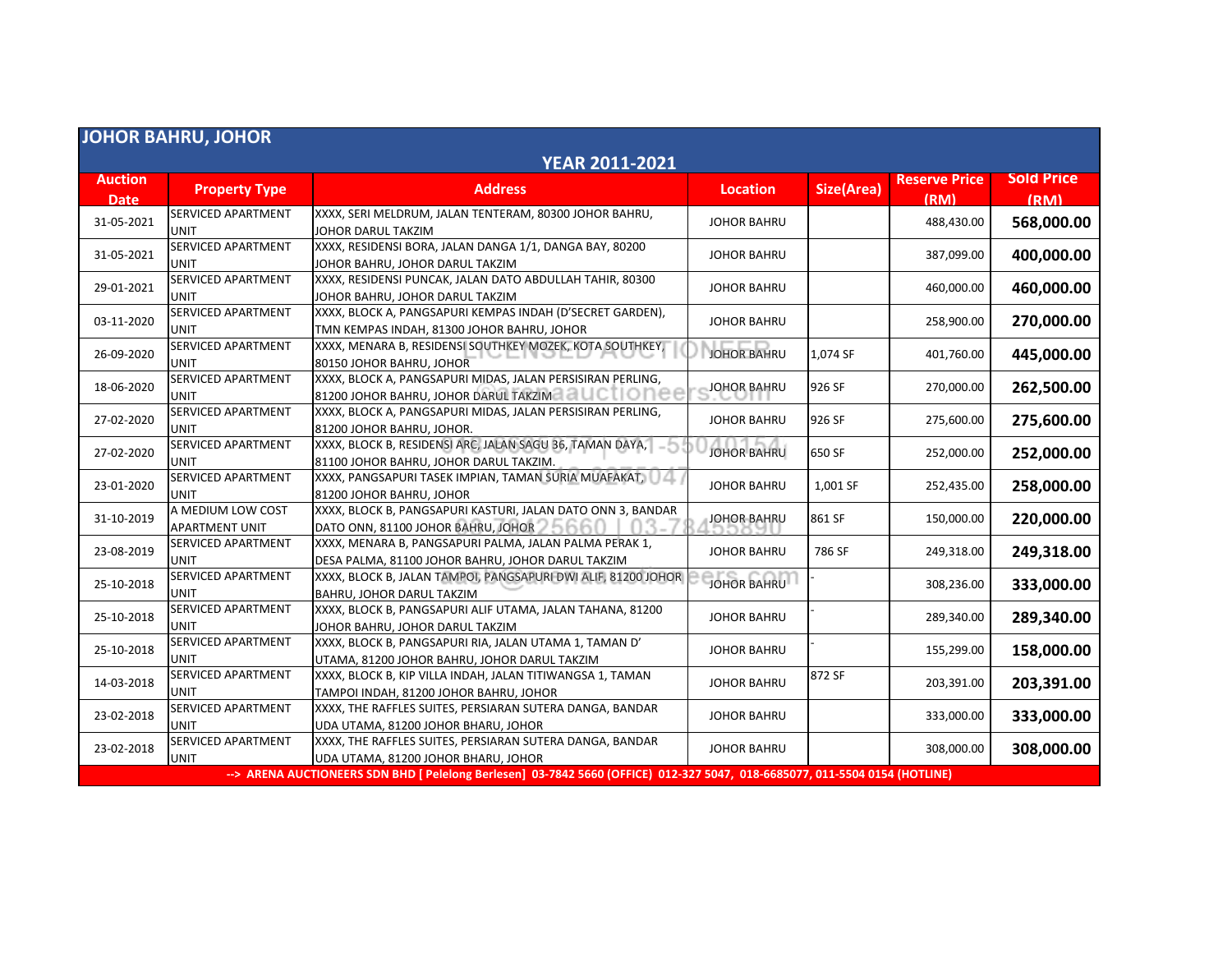| <b>JOHOR BAHRU, JOHOR</b>                                             |                                          |                                                                                                                             |                    |                   |                              |                           |  |
|-----------------------------------------------------------------------|------------------------------------------|-----------------------------------------------------------------------------------------------------------------------------|--------------------|-------------------|------------------------------|---------------------------|--|
| <b>YEAR 2011-2021</b>                                                 |                                          |                                                                                                                             |                    |                   |                              |                           |  |
| <b>Auction</b><br><b>Date</b>                                         | <b>Property Type</b>                     | <b>Address</b>                                                                                                              | <b>Location</b>    | Size(Area)        | <b>Reserve Price</b><br>(RM) | <b>Sold Price</b><br>(RM) |  |
| 22-9-2021                                                             | A LOW MEDIUM COST<br><b>FLAT UNIT</b>    | XXXX, JALAN PADI EMAS 2, BANDAR BARU UDA, 81200 JOHOR<br><b>BAHRU, JOHOR</b>                                                | <b>JOHOR BAHRU</b> |                   | 162,000.00                   | 162,000.00                |  |
| 22-12-2017                                                            | <b>SERVICED APARTMENT</b><br><b>UNIT</b> | XXXX, THE RAFFLES SUITES, PERSIARAN SUTERA DANGA, BANDAR<br>UDA UTAMA, 81200 JOHOR BHARU, JOHOR                             | <b>JOHOR BAHRU</b> |                   | 280,000.00                   | 283,000.00                |  |
| 12-01-2018                                                            | SERVICED APARTMENT<br>UNIT               | XXXX, RESIDENSI PANDAN II, JALAN PANDAN RIA 7, PUSAT<br>PERDAGANGAN PANDAN, 81100 JOHOR BAHRU, JOHOR                        | <b>JOHOR BAHRU</b> | 680 SF            | 206,672.00                   | 206,672.00                |  |
| 23-09-2017                                                            | <b>SERVICED APARTMENT</b><br>UNIT        | XXXX, THE RAFFLES SUITES, PERSISIRAN SUTERA DANGA, BANDAR<br>UDA UTAMA, 81200 JOHOR BAHRU, JOHOR <b>THEFT AND</b>           | <b>JOHOR BAHRU</b> | 867 SF            | 268,673.00                   | 330,000.00                |  |
| 26-11-2016                                                            | A 3 BEDROOM<br>APARTMENT                 | XXXX, BLOCK D, PANGSAPURI PERSIARAN TANJUNG, TAMAN BUKIT<br>ALIFF, 81200 JOHOR BAHRU, JOHOR.                                | <b>JOHOR BAHRU</b> | 1,475 SF          | 141,718.00                   | 141,718.00                |  |
|                                                                       |                                          | --> ARENA AUCTIONEERS SDN BHD [ Pelelong Berlesen] 03-7842 5660 (OFFICE) 012-327 5047, 018-6685077, 011-5504 0154 (HOTLINE) |                    |                   |                              |                           |  |
| <b>KOTA TINGGI, JOHOR</b><br><b>YEAR 2011-2021</b><br>04015A<br>01266 |                                          |                                                                                                                             |                    |                   |                              |                           |  |
| <b>Auction</b><br><b>Date</b>                                         | <b>Property Type</b>                     | Address 012-3275047                                                                                                         | <b>Location</b>    | Size(Area)        | <b>Reserve Price</b><br>(RM) | <b>Sold Price</b><br>(RM) |  |
| 23-08-2021                                                            | <b>RETAIL LOT</b>                        | XXXX, MEDAN KOTA, 81900 KOTA TINGGI, JOHOR                                                                                  | <b>KOTA TINGGI</b> |                   | 18,000.00                    | 18,000.00                 |  |
| 18-06-2020                                                            | A CONDOMINIUM UNIT                       | XXXX, TIARA DESARU SEAVIEW RESIDENCE, JALAN TANJUNG LOMPAT,<br>BANDAR PENAWAR, 81930 KOTA TINGGI, JOHOR                     | <b>KOTA TINGGI</b> | 610 SF            | 162,000.00                   | 160,400.00                |  |
| 20-12-2017                                                            | <b>SERVICED APARTMENT</b><br>UNIT        | XXXX, PLAZA KOTA TINGGI, JALAN TUN SRI LANANG, 81900 KOTA<br>aasb@arenaauctiol<br>TINGGI, JOHOR.                            | KOTA TINGGI        | 799.46 SF         | 13,384.00                    | 13,384.00                 |  |
|                                                                       |                                          | --> ARENA AUCTIONEERS SDN BHD [ Pelelong Berlesen] 03-7842 5660 (OFFICE) 012-327 5047, 018-6685077, 011-5504 0154 (HOTLINE) |                    |                   |                              |                           |  |
| <b>KULAI, JOHOR</b>                                                   |                                          |                                                                                                                             |                    |                   |                              |                           |  |
| <b>YEAR 2011-2021</b>                                                 |                                          |                                                                                                                             |                    |                   |                              |                           |  |
| <b>Auction</b><br><b>Date</b>                                         | <b>Property Type</b>                     | <b>Address</b>                                                                                                              | <b>Location</b>    | <b>Size(Area)</b> | <b>Reserve Price</b><br>(RM) | <b>Sold Price</b><br>(RM) |  |
| 16-11-2018                                                            | A LOW-COST FLAT UNIT                     | XXXX, 3RD FLOOR, BLOCK 4 (CENGAL 4), PERSIARAN SRI PUTRI KULAI,<br>TAMAN PUTRI KULAI, 81000 KULAI, JOHOR                    | <b>KULAI</b>       | 520 SF            | 10.000.00                    | 10,000.00                 |  |
|                                                                       |                                          | --> ARENA AUCTIONEERS SDN BHD [ Pelelong Berlesen] 03-7842 5660 (OFFICE) 012-327 5047, 018-6685077, 011-5504 0154 (HOTLINE) |                    |                   |                              |                           |  |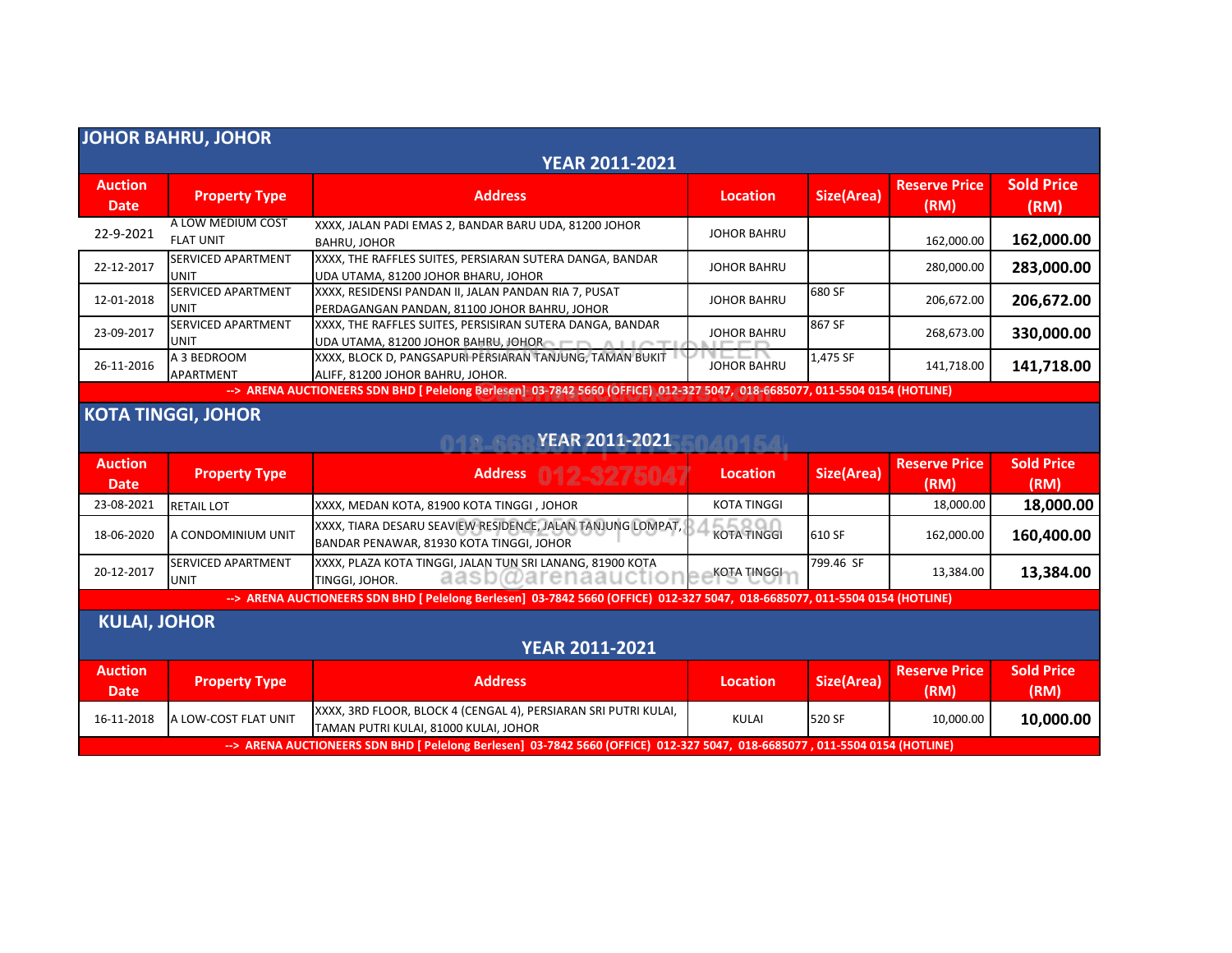| <b>MASAI, JOHOR</b>           |                                                                                     |                                                                                                                             |                     |            |                              |                           |  |
|-------------------------------|-------------------------------------------------------------------------------------|-----------------------------------------------------------------------------------------------------------------------------|---------------------|------------|------------------------------|---------------------------|--|
| <b>YEAR 2011-2021</b>         |                                                                                     |                                                                                                                             |                     |            |                              |                           |  |
| <b>Auction</b><br><b>Date</b> | <b>Property Type</b>                                                                | <b>Address</b>                                                                                                              | Location            | Size(Area) | <b>Reserve Price</b><br>(RM) | <b>Sold Price</b><br>(RM) |  |
| 31-05-2021                    | <b>SERVICED APARTMENT</b><br><b>UNIT</b>                                            | XXXX, BLOK B, RESIDENSI SERI MEGA, JALAN KEMPAS 14, TAMAN<br>MEGAH RIA, 81750 MASAI, JOHOR                                  | <b>MASAI</b>        |            | 223,074.00                   | 223,074.00                |  |
| 29-01-2020                    | A UNIT OF APARTMENT                                                                 | XXXX, VISTA SERI ALAM APARTMENT, PERSIARAN SERI ALAM,<br>BANDAR SERI ALAM, 81750 MASAI, JOHOR DARUL TAKZIM                  | <b>MASAI</b>        | 852.0 SF   | 144,000.00                   | 155,000.00                |  |
| 28-11-2019                    | <b>SERVICED APARTMENT</b><br><b>UNIT</b>                                            | XXXX, BLOCK A1, PANGSAPURI SIERRA MERIDIAN, TAMAN SIERRA<br>PERDANA, 81750 MASAI, JOHOR                                     | <b>MASAI</b>        | 980 SF     | 280,000.00                   | 280,000.00                |  |
| 23-09-2017                    | A UNIT OF LOW MEDIUM<br><b>COST FLAT</b>                                            | XXXX, BLOCK F, RUMAH PANGSA DAISI, JALAN DAISI, TAMAN<br>PLENTONG UTAMA, 81750 MASAI, JOHOR COLLECTION                      | <b>MASAI</b>        |            | 55,000.00                    | 55,000.00                 |  |
|                               |                                                                                     | --> ARENA AUCTIONEERS SDN BHD [ Pelelong Berlesen] 03-7842 5660 (OFFICE) 012-327 5047, 018-6685077, 011-5504 0154 (HOTLINE) |                     |            |                              |                           |  |
|                               | <b>PASIR GUDANG, JOHOR</b><br><b>©arenaauctioneers.com</b><br><b>YEAR 2011-2021</b> |                                                                                                                             |                     |            |                              |                           |  |
| <b>Auction</b><br><b>Date</b> | <b>Property Type</b>                                                                | <b>Address</b>                                                                                                              | Location            | Size(Area) | <b>Reserve Price</b><br>(RM) | <b>Sold Price</b><br>(RM) |  |
| 23-08-2019                    | A DOUBLE STOREY END<br>UNIT TERRACE HOUSE                                           | XXXX, JALAN LILI 1/3, BANDAR BISTARI PERDANA, 81700 PASIR<br>GUDANG, JOHOR DARUL TAKZIM                                     | <b>PASIR GUDANG</b> | 1,983 SF   | 325,863.00                   | 325,863.00                |  |
|                               |                                                                                     | --> ARENA AUCTIONEERS SDN BHD   Pelelong Berlesen] 03-7842 5660 (OFFICE) 012-327 5047, 018-6685077, 011-5504 0154 (HOTLINE) |                     |            |                              |                           |  |
| <b>SENAI, JOHOR</b>           |                                                                                     |                                                                                                                             |                     |            |                              |                           |  |
| YEAR 2011-2021                |                                                                                     |                                                                                                                             |                     |            |                              |                           |  |
| <b>Auction</b><br><b>Date</b> | <b>Property Type</b>                                                                | <b>Address</b>                                                                                                              | <b>Location</b>     | Size(Area) | <b>Reserve Price</b><br>(RM) | <b>Sold Price</b><br>(RM) |  |
| 12-09-2018                    | <b>2 STOREY UNIT TERRACE</b><br><b>HOUSE</b>                                        | XXXX, JALAN SCIENTEX JAYA 25, TAMAN SCIENTEX SENAI, 81400<br>SENAI, JOHOR DARUL TAKZIM                                      | <b>SENAI</b>        | 2,160 SF   | 346,500.00                   | 346,500.00                |  |
|                               |                                                                                     | --> ARENA AUCTIONEERS SDN BHD [ Pelelong Berlesen] 03-7842 5660 (OFFICE) 012-327 5047, 018-6685077, 011-5504 0154 (HOTLINE) |                     |            |                              |                           |  |